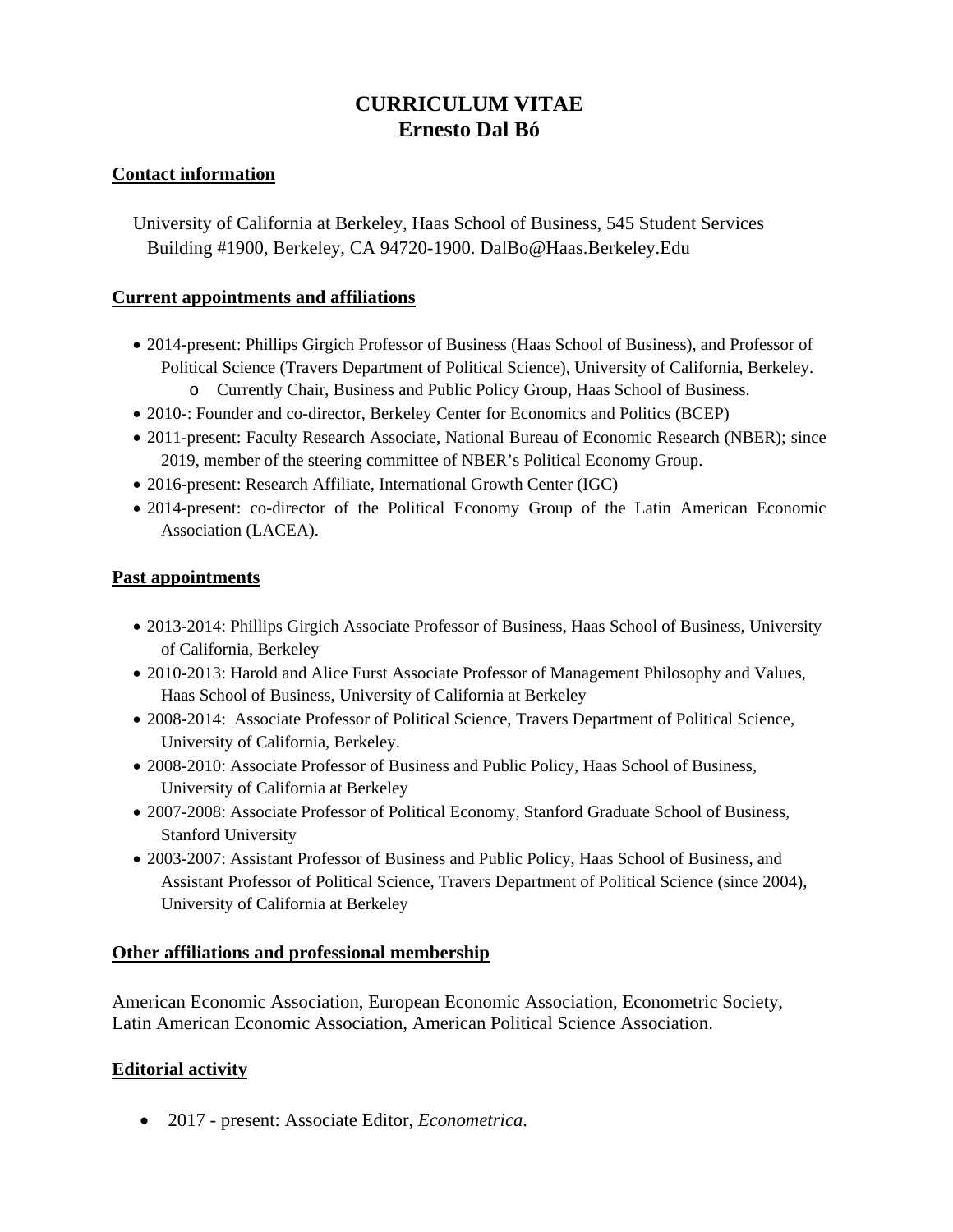# **Education**

DPhil in Economics, University of Oxford, 2003. MPhil in Economics, University of Oxford, 1998. Master in Economic Policy, University of Buenos Aires, 1995. Licentiate in Economics, University of Buenos Aires, 1994.

### **Publications**

- 1. **The Demand for Bad Policy When Voters Underappreciate Equilibrium Effects**, *Review of Economic Studies* 85(2), 964-998, April 2018 (with Pedro Dal Bó and Erik Eyster).
- 2. **Progress and Perspectives in the Study of Political Selection**, *Annual Review of Economics* 10: 541-575, 2018 (with Fred Finan).
- 3. **Who Becomes a Politician?**, *Quarterly Journal of Economics* 132(4), November 2017 (with Fred Finan, Olle Folke, Torsten Persson and Johanna Rickne).
- 4. **At the Intersection: A Review of Institutions in Economic Development,** forthcoming in Baland, Bourguignon, Platteau and Verdier (eds.) The Handbook of Economic Development and Institutions, Princeton University Press (2016, with Fred Finan).
- 5. **The Economics of Faith: Using an Apocalyptic Prophecy to Elicit Religious Beliefs in the Field**, *Journal of Public Economics* 141: 38-49, 2016 (with Ned Augenblick, Jesse Cunha, and Justin Rao)
- 6. **Do The Right Thing: The Effects of Moral Suasion on Cooperation.** *Journal of Public Economics* 117, 2014 (with Pedro Dal Bó).
- 7. **Strengthening State Capabilities: The Role of Financial Incentives in the Call to Public Service**. *Quarterly Journal of Economics* 128 (3), August 2013 (with Fred Finan and Martín Rossi).
- 8. **Self-Esteem, Moral Capital, and Wrongdoing**. *Journal of the European Economic Association* 11(3) (June) 2013, (with Marko Terviö).
- 9. **Term Length and the Effort of Politicians**. *Review of Economic Studies* 78(4) (October) 2011 (with Martín Rossi).
- 10. **Workers, Warriors and Criminals: Social Conflict in General Equilibrium.** *Journal of the European Economic Association* 9(4), (August) 2011 (with Pedro Dal Bó).
- 11. **Conflict and Policy in General Equilibrium: Insights from a Standard Trade Model**, 2010 (with Pedro Dal Bó). In the Oxford Handbook of Conflict, Oxford University Press.
- 12. **A Model of Spoils Politics**, *American Journal of Political Science* 53(1) (January) 2009 (with Robert Powell).
- 13. **Political Dynasties**, *Review of Economic Studies* 76(1) (January) 2009 (with Pedro Dal Bó and Jason Snyder).
- 14. **Bribing Voters**, *American Journal of Political Science* 51(4) (October) 2007.